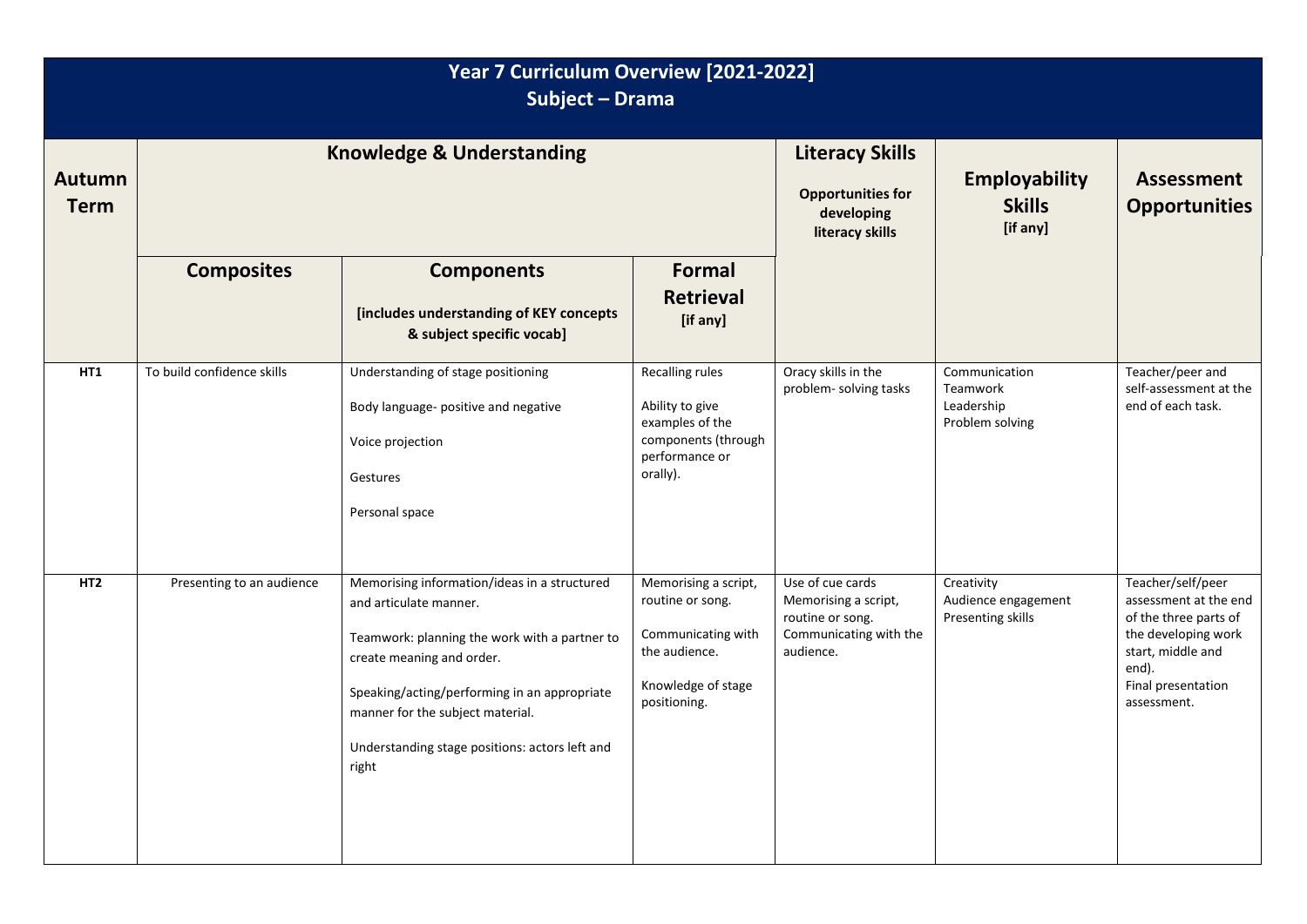| Year 7 Curriculum Overview [2021-2022]<br>Subject - Drama |                                      |                                                                                                                                                                                                                                                                                                                                                                                                                                                                                                          |                                                                                                         |                                                                                                                                                                                                                                                                                                                                                                                                                                                                                                          |                                                                          |                                                                                                                                                                       |  |  |
|-----------------------------------------------------------|--------------------------------------|----------------------------------------------------------------------------------------------------------------------------------------------------------------------------------------------------------------------------------------------------------------------------------------------------------------------------------------------------------------------------------------------------------------------------------------------------------------------------------------------------------|---------------------------------------------------------------------------------------------------------|----------------------------------------------------------------------------------------------------------------------------------------------------------------------------------------------------------------------------------------------------------------------------------------------------------------------------------------------------------------------------------------------------------------------------------------------------------------------------------------------------------|--------------------------------------------------------------------------|-----------------------------------------------------------------------------------------------------------------------------------------------------------------------|--|--|
| <b>Spring</b><br><b>Term</b>                              | <b>Knowledge &amp; Understanding</b> |                                                                                                                                                                                                                                                                                                                                                                                                                                                                                                          |                                                                                                         | <b>Literacy Skills</b><br><b>Opportunities for</b>                                                                                                                                                                                                                                                                                                                                                                                                                                                       | <b>Employability</b><br><b>Skills</b>                                    | <b>Assessment</b><br><b>Opportunities</b>                                                                                                                             |  |  |
|                                                           | <b>Composites</b>                    | <b>Components</b><br>[includes understanding of KEY concepts &<br>subject specific vocab]                                                                                                                                                                                                                                                                                                                                                                                                                | <b>Formal</b><br><b>Retrieval</b><br>[if any]                                                           | developing<br>literacy skills                                                                                                                                                                                                                                                                                                                                                                                                                                                                            | [if any]                                                                 |                                                                                                                                                                       |  |  |
| HT3                                                       | <b>Creating Visual Effects</b>       | Blocking.<br>$\bullet$<br>Stage positioning- showing an awareness<br>$\bullet$<br>of 'audience'.<br>To learn how to create visual effects both<br>$\bullet$<br>physical and through props.<br>How to use S.F.X to enhance the meaning<br>$\bullet$<br>of the work.<br>Understanding what technical terms and<br>$\bullet$<br>abbreviations mean.<br>Using correct technical terms- e.g.<br>$\bullet$<br>C.S./DSR/USL.<br>To work together to create an appropriate<br>$\bullet$<br>plot for the project. | Performances will<br>demonstrate<br>effective blocking.                                                 | Speaking-rehearsals and<br>performance work.<br>Listening to peers in rehearsals;<br>listening to the other actors to<br>help the delivery of the work.<br>Collaborating to create a<br>meaningful and creative<br>performance.<br>Numeracy: calculating when SFX<br>and LFX have to happen, how<br>long for/volume and brightness<br>levels.                                                                                                                                                            | Communication<br>Creativity<br>Decision making<br>Leadership<br>Planning | Work will be<br>self/peer/teacher<br>assessed at each stage<br>of the blocking<br>process.<br>The final performance<br>will also be<br>self/peer/teacher<br>assessed. |  |  |
| HT4                                                       | Using SFX and Visual FX              | Learning how to engage with the audience<br>$\bullet$<br>through the use of C.S. and D.S.<br>Creating distinct characters through the<br>$\bullet$<br>application of vocal and physical skills.<br>Using props and costume to further<br>$\bullet$<br>enhance characterisation.<br>To use the appropriate emotional tone for<br>$\bullet$<br>given sections of the piece.                                                                                                                                | Technical knowledge<br>retrieval will be<br>demonstrated in the<br>previews and in the<br>performances. | Performance: the team has<br>produced a creative response to<br>the brief.<br>Literacy: the characters speak<br>appropriately for their chosen<br>role, using appropriate<br>vocabulary.<br>Employability: initiative. Every<br>team member has to use their<br>judgement about how, when and<br>why they must do and say<br>something.<br>21st Century: collaboration. The<br>team has to agree their<br>characters, plot and scenes for<br>the project; acting upon the plan<br>to communicate meaning | Teamwork<br>Problem solving<br>Presentation<br>skills<br>negotiating     |                                                                                                                                                                       |  |  |